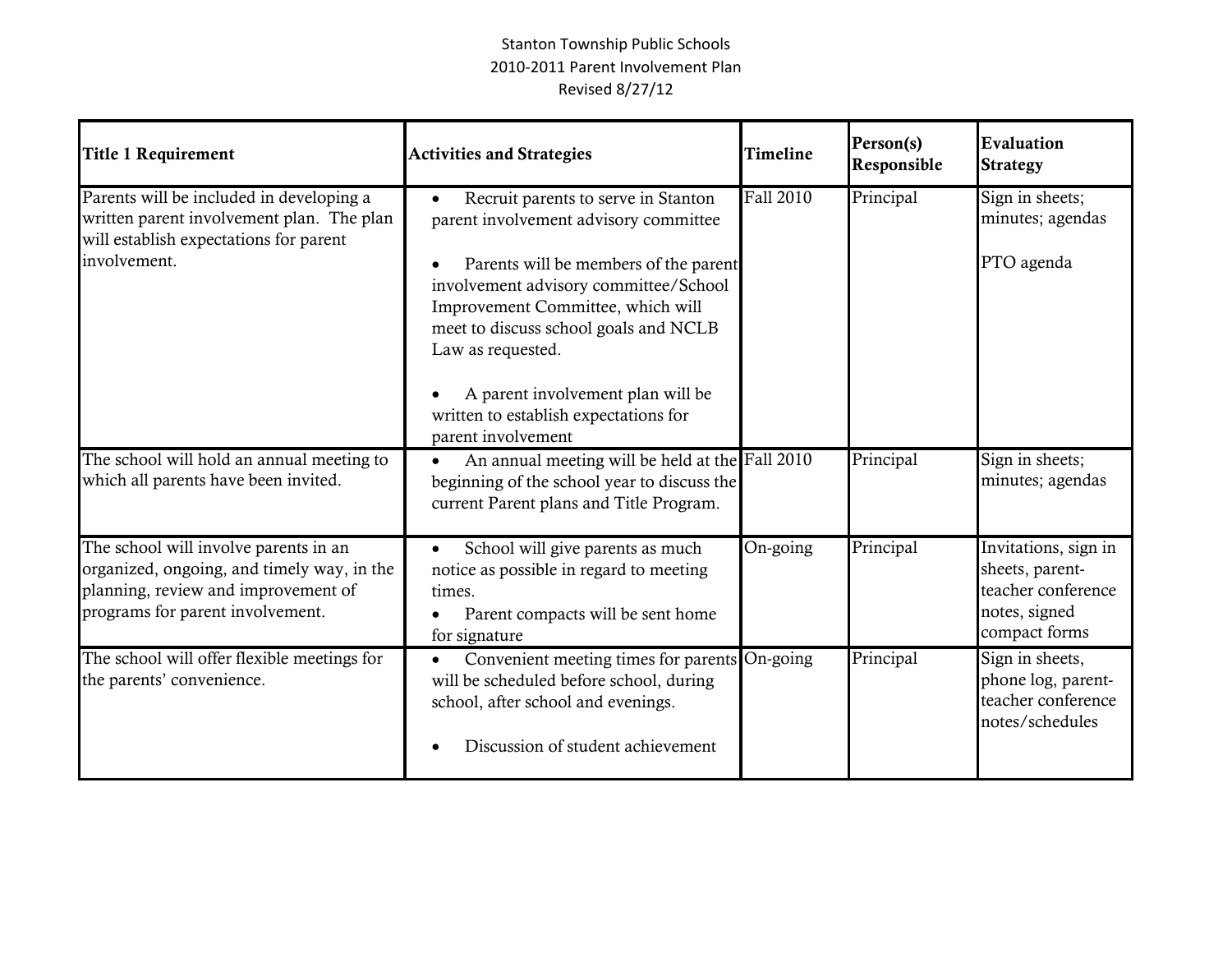| <b>Title 1 Requirement</b>                                                                                                                                                                                         | <b>Activities and Strategies</b>                                                                                                                                                                                                                                                                                                   | <b>Timeline</b> | Person(s)<br>Responsible                 | Evaluation<br><b>Strategy</b>                                                         |
|--------------------------------------------------------------------------------------------------------------------------------------------------------------------------------------------------------------------|------------------------------------------------------------------------------------------------------------------------------------------------------------------------------------------------------------------------------------------------------------------------------------------------------------------------------------|-----------------|------------------------------------------|---------------------------------------------------------------------------------------|
| The school will provide parents timely<br>information about parent involvement<br>programs.                                                                                                                        | The school website will post current<br>information describing parent<br>involvement activities                                                                                                                                                                                                                                    | On-going        | Principal                                | Website                                                                               |
| The school will provide parents a<br>description and explanation of academic<br>assessment used to measure student<br>progress, and the proficiency levels at which<br>students are expected to meet (i.e. Dibels) | Materials and letters explaining<br>$\bullet$<br>assessments are given at various grade<br>levels and will be made available to<br>parents annually                                                                                                                                                                                | Fall 2010       | Classroom<br>teachers;<br>Administration | Students handbook;<br>Newsletters,<br>website, Notes sent<br>home, conference<br>logs |
| The school will jointly develop with parents<br>a school-parent compact.                                                                                                                                           | A school-parent compact will be<br>examined by the parent advisory<br>committee, PTO meeting, or school<br>improvement meeting<br>The school-parent compact will be<br>presented to parents at the beginning of<br>the year<br>Compacts will be signed by school<br>staff and sent home for parent/student<br>signatures annually. | Fall 2010       | Principal                                | School-parent<br>compact copies                                                       |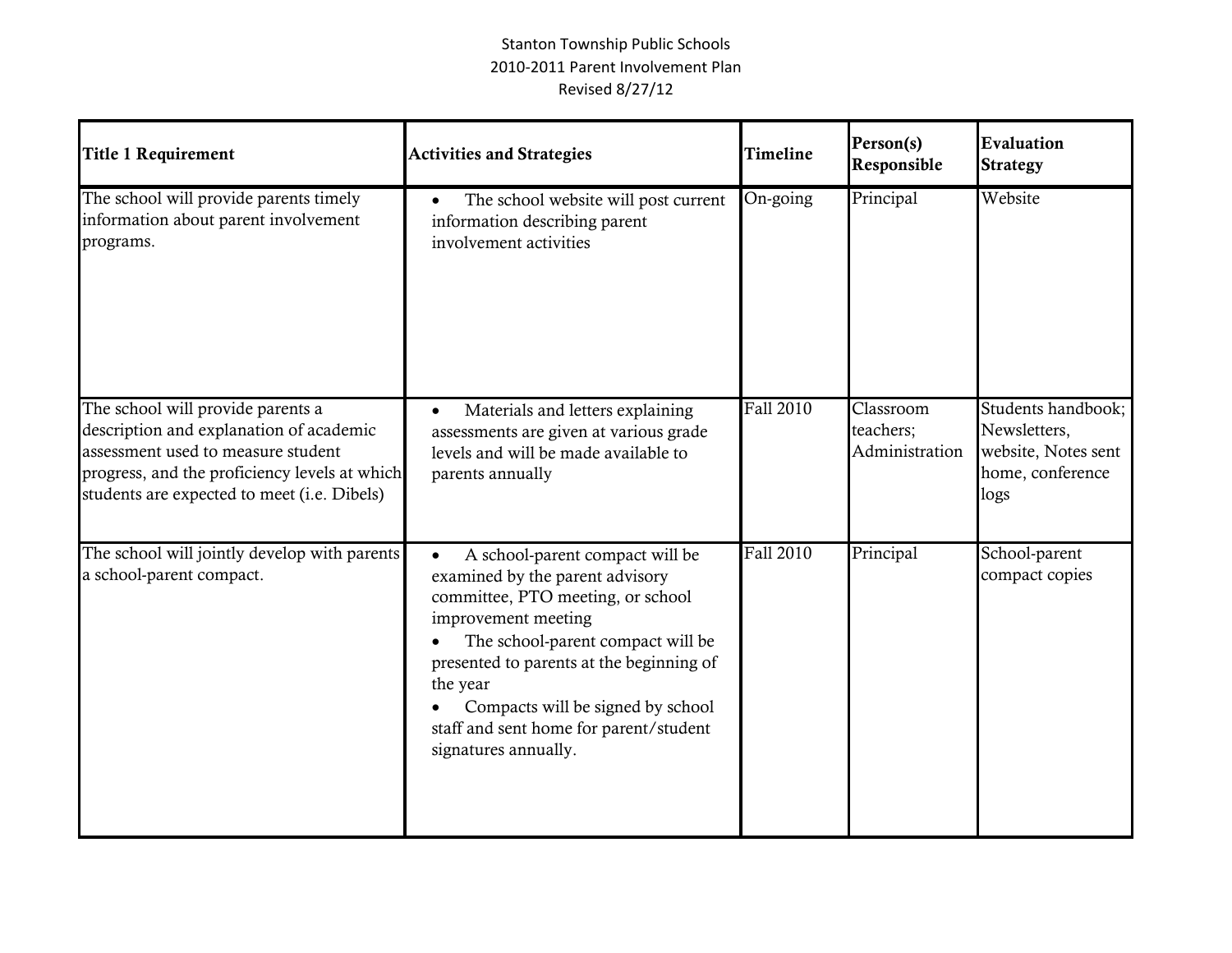| <b>Title 1 Requirement</b>                                                                                                                                                                                     | <b>Activities and Strategies</b>                                                                                                                                                                        | <b>Timeline</b>          | Person(s)<br>Responsible                                           | Evaluation<br><b>Strategy</b>                                          |
|----------------------------------------------------------------------------------------------------------------------------------------------------------------------------------------------------------------|---------------------------------------------------------------------------------------------------------------------------------------------------------------------------------------------------------|--------------------------|--------------------------------------------------------------------|------------------------------------------------------------------------|
| The school will distribute the written parent<br>involvement plan.                                                                                                                                             | The parent involvement plan will be<br>posted on the school website.<br>The parent involvement plan will be<br>included in the "back to school" parent<br>packets.                                      | Fall 2010                | School Staff                                                       | Website                                                                |
| The school will notify parents of the written<br>parent involvement plan in an<br>understandable and uniform format, and to<br>the extent practicable, provided in a<br>language parents can understand        | Printed in English<br>$\bullet$                                                                                                                                                                         | Fall 2010                | Administrators,<br>School Staff                                    | Letters; Website;<br>Newsletter                                        |
| The parent involvement plan will be made<br>available to the local community                                                                                                                                   | The parent involvement plan will be<br>posted on the school website.                                                                                                                                    | On-going                 | Principal                                                          | Website                                                                |
| The parent involvement plan will be<br>periodically updated to meet the changing<br>needs of parents and the school                                                                                            | The parent involvement plan will be<br>reviewed and revised as needed by the<br>parent advisory committee.<br>The parent involvement plan will be<br>reviewed annually at the Title 1 annual<br>meeting | Annually, in<br>the fall | <b>Parent Advisory</b><br>Committee,<br>Principal                  | Minutes/agendas/si<br>gn in sheets                                     |
| If the parent involvement plan is not<br>satisfactory to parents, the school will<br>submit any comments to the district. The<br>district will submit parent comments to the<br>State Department of Education. | Minutes of discussions will be taken<br>from meetings                                                                                                                                                   | On-going                 | <b>Parent Advisory</b><br>Committee,<br>School Staff,<br>Principal | Minutes/agendas/<br>sign in sheets Copy<br>of submissin to<br>district |